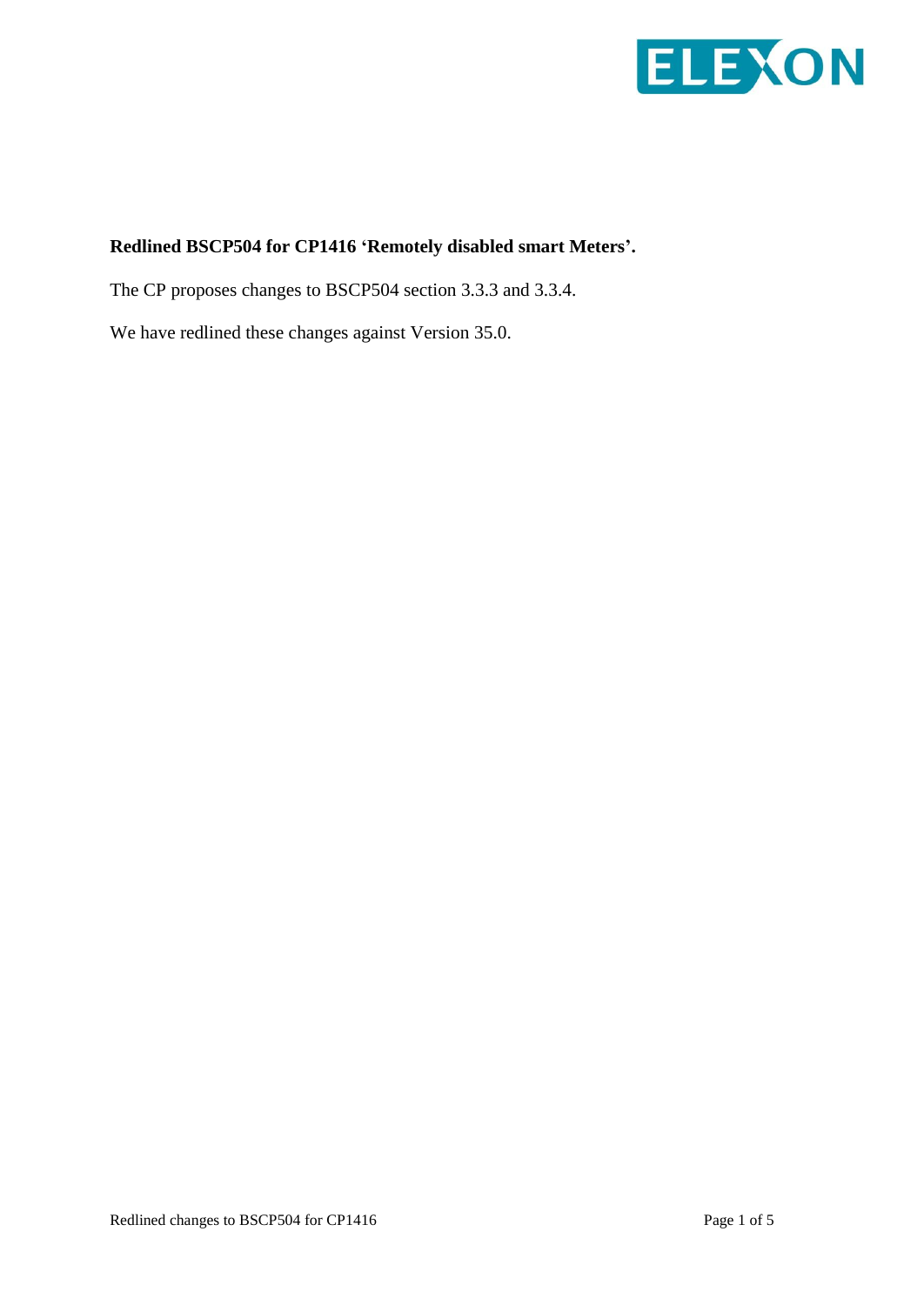## **3.3.3. Energise a SVA Metering System.**

Please note that a remotely disabled smart or advanced Meter should be treated as energised for the purpose of this section.

| <b>REF</b> | <b>WHEN</b>                                                                                                                              | <b>ACTION</b>                                                                                                                                                                                                   | <b>FROM</b>              | <b>TO</b>                                          | <b>INFORMATION REQUIRED</b>                                                                                      | <b>METHOD</b>                             |
|------------|------------------------------------------------------------------------------------------------------------------------------------------|-----------------------------------------------------------------------------------------------------------------------------------------------------------------------------------------------------------------|--------------------------|----------------------------------------------------|------------------------------------------------------------------------------------------------------------------|-------------------------------------------|
| 3.3.3.1    | Within 10 WD of<br>attempting to<br>change<br>energisation status.                                                                       | Send change of energisation status and<br>initial Meter register reading.                                                                                                                                       | <b>MOA</b><br><b>MOA</b> | NHHDC,<br>Supplier,<br><b>LDSO</b><br><b>NHHDC</b> | D0139 Confirmation or Rejection of<br><b>Energisation Status Change.</b><br>D0010 Meter Readings                 | Electronic or other<br>method, as agreed. |
| 3.3.3.2    | On receipt of<br>notification of<br>change of<br>energisation status.                                                                    | Process and validate Meter register<br>readings <sup>1</sup> . During processing, if<br>communications equipment disconnected,<br>record this as well as the source of the<br>notification of the energisation. | NHHDC.                   |                                                    | Appendix 4.2 - Validate Meter Data,<br>Appendix 4.6 – Manual Adjustment of<br>Meter Reading(s).                  | Internal Process.                         |
| 3.3.3.3    | If invalid Meter<br>register reading.                                                                                                    | Produce and send Invalid Data Report.                                                                                                                                                                           | NHHDC.                   | Supplier,<br>LDSO.                                 | D0010 Meter Readings.                                                                                            | Electronic or other<br>method, as agreed. |
| 3.3.3.4    | If valid Meter<br>register reading.                                                                                                      | Produce and send Valid Data Report.                                                                                                                                                                             | NHHDC.                   | Supplier,<br>LDSO.                                 | D0010 Meter Readings.<br>Refer to section 3.3.11 - Calculate<br>AA/EAC Values and send to NHHDA<br>and Supplier. | Electronic or other<br>method, as agreed. |
| 3.3.3.5    | If required and no<br>valid Meter register<br>reading received<br>within 10 WD of<br>notification of<br>change to<br>energisation status | Request initial Meter register reading                                                                                                                                                                          | <b>NHHDC</b>             | MOA, Supplier                                      |                                                                                                                  | Post / Fax / Email                        |

<sup>&</sup>lt;sup>1</sup> It is necessary for settlement purposes to identify a SVA MS as energised or de-energised. Where a SVA MS consists of more than one Meter, it will be considered energised if at least one of its meters is energised.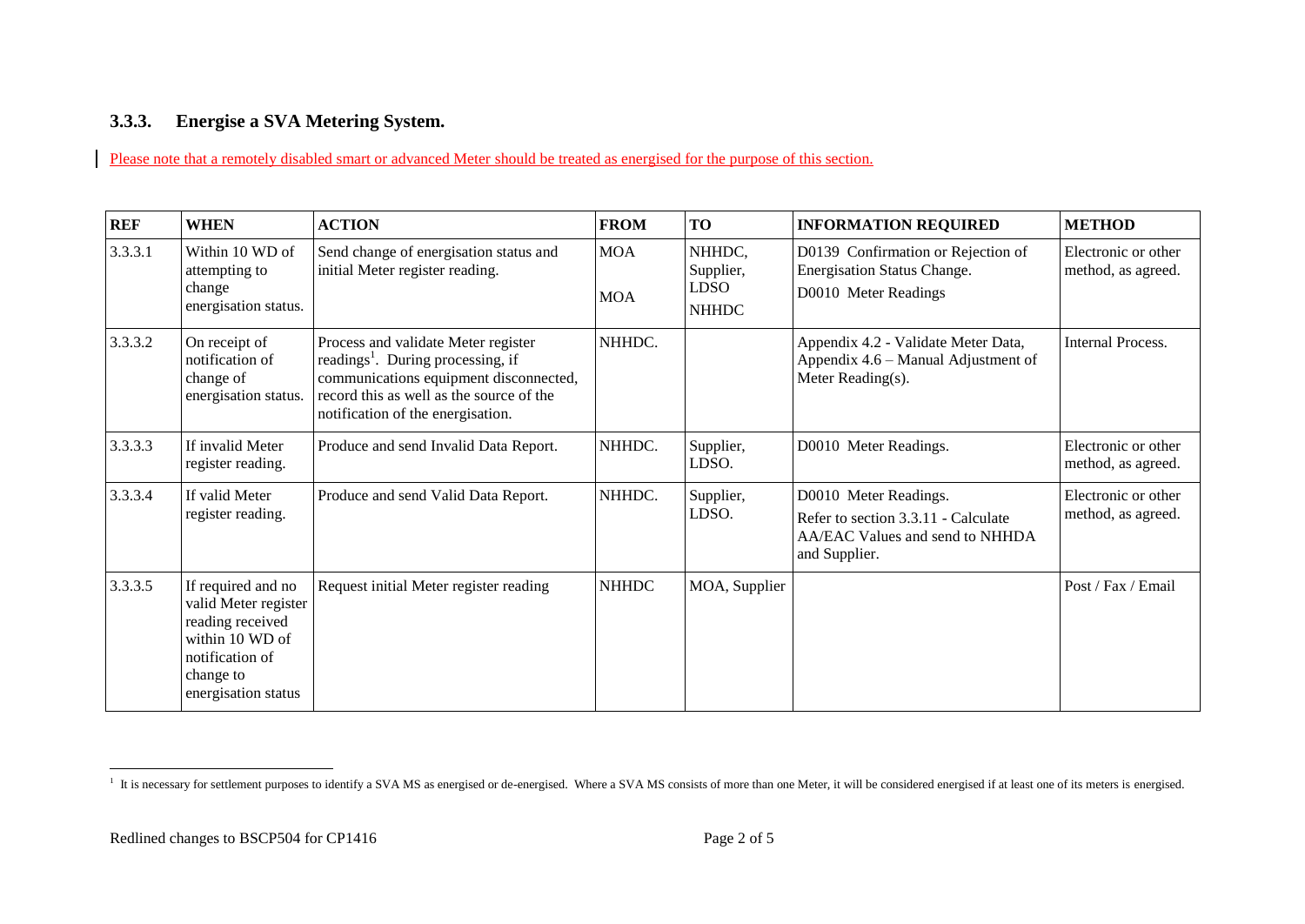| <b>REF</b> | <b>WHEN</b>                                                                                                                                                                                                                          | <b>ACTION</b>                                                                                                                                                             | <b>FROM</b>       | <b>TO</b>                       | <b>INFORMATION REQUIRED</b>                                                                                                  | <b>METHOD</b>                            |
|------------|--------------------------------------------------------------------------------------------------------------------------------------------------------------------------------------------------------------------------------------|---------------------------------------------------------------------------------------------------------------------------------------------------------------------------|-------------------|---------------------------------|------------------------------------------------------------------------------------------------------------------------------|------------------------------------------|
| 3.3.3.6    | Within 10 WD of<br>3.3.3.5                                                                                                                                                                                                           | Send initial Meter register reading                                                                                                                                       | MOA /<br>Supplier | <b>Bookmark not</b><br>defined. | NHHDCError! D0010 Meter Readings                                                                                             | Electronic or other<br>method, as agreed |
| 3.3.3.7    | 10 WD after<br>3.3.3.5, if no valid<br>Meter register<br>reading received                                                                                                                                                            | If available substitute final Meter reading<br>taken when the Metering System was de-<br>energised for the initial Meter reading and<br>calculate associated EAC / AA(s). | <b>NHHDC</b>      |                                 | Appendix 4.5 – Deemed Meter Advance<br>Refer to section 3.3.11 Calculate<br>AA/EAC Values and send to NHHDA<br>and Supplier. | <b>Internal Process</b>                  |
| 3.3.3.8    | If required and at<br>least 10 WD after<br>3.3.3.5 and by 10<br>WD before the<br>Final<br><b>Reconciliation Run</b><br>for the relevant<br>Settlement Date, if<br>no valid initial<br>Meter register<br>reading has been<br>received | Deem initial Meter reading in accordance<br>with Appendix 4.5 and calculate associated<br>EAC / AA(s)                                                                     | <b>NHHDC</b>      |                                 | Appendix 4.5 – Deemed Meter Advance<br>Refer to section 3.3.11 Calculate<br>AA/EAC Values and send to NHHDA<br>and Supplier. | <b>Internal Process</b>                  |
| 3.3.3.9    | Following 3.3.3.8                                                                                                                                                                                                                    | Send Deemed Meter Reading                                                                                                                                                 | <b>NHHDC</b>      | Supplier,<br>LDSO               | D0010 Meter Readings                                                                                                         | Electronic or other<br>method as agreed  |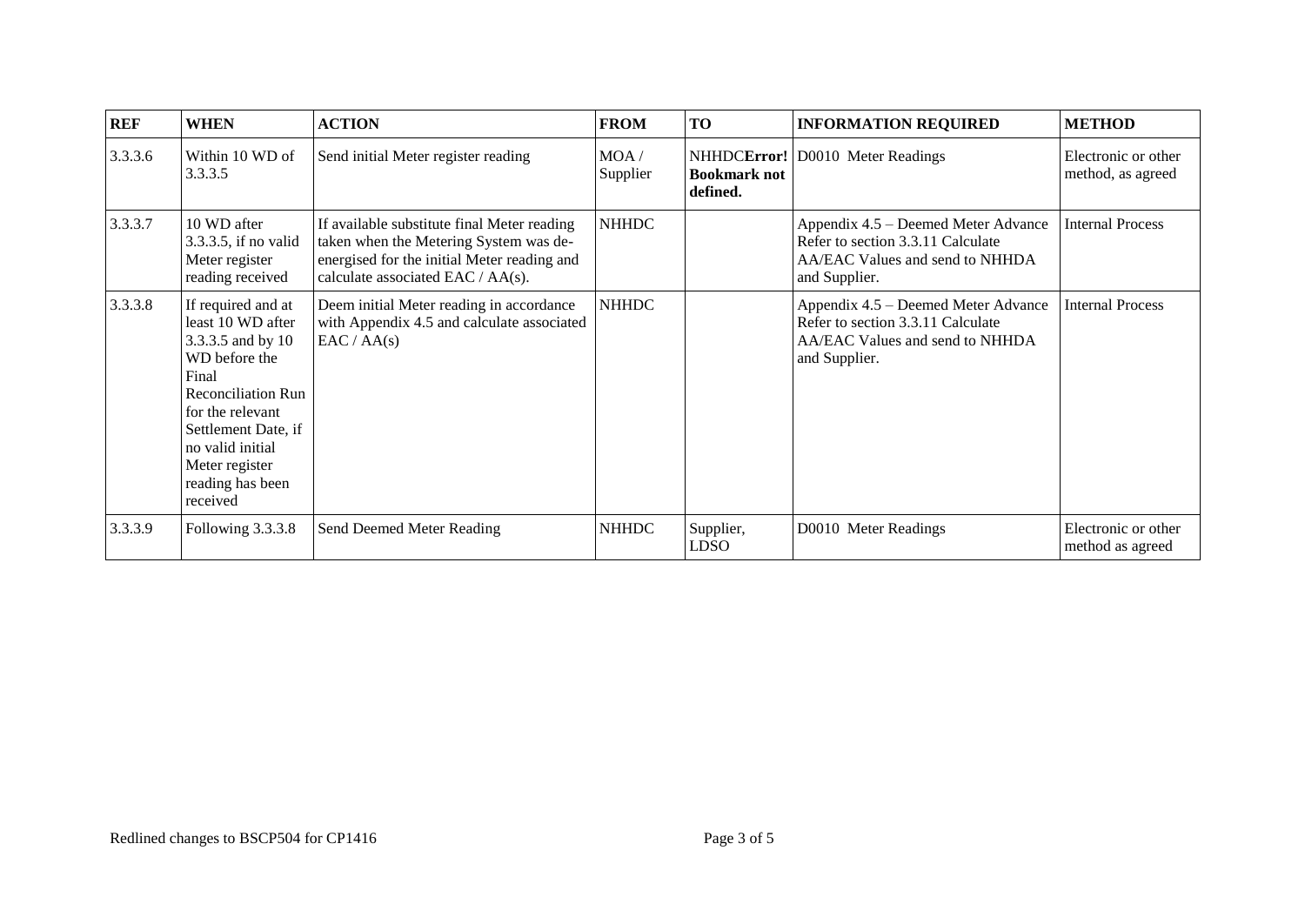## **3.3.4. De-energise a SVA Metering System.**

Please note that a remotely disabled smart or advanced Meter should be treated as energised for the purpose of this section.

| <b>REF</b> | <b>WHEN</b>                                                                                                                              | <b>ACTION</b>                                                                                                                                                                                        | <b>FROM</b>        | TO                                           | <b>INFORMATION REQUIRED</b>                                                                                      | <b>METHOD</b>                             |
|------------|------------------------------------------------------------------------------------------------------------------------------------------|------------------------------------------------------------------------------------------------------------------------------------------------------------------------------------------------------|--------------------|----------------------------------------------|------------------------------------------------------------------------------------------------------------------|-------------------------------------------|
| 3.3.4.1    | Within 10 WD of<br>attempting to<br>change<br>energisation status.                                                                       | Send change of energisation status and<br>final Meter register reading.                                                                                                                              | MOA.<br><b>MOA</b> | NHHDC.<br>Supplier.<br>LDSO.<br><b>NHHDC</b> | D0139 Confirmation or Rejection of<br><b>Energisation Status Change.</b><br>D0010 Meter Readings                 | Electronic or other<br>method, as agreed. |
| 3.3.4.2    | If Meter register<br>reading received.                                                                                                   | Process and validate Meter register reading.<br>During processing, if communications<br>equipment disconnected, record this as well<br>as the source of the notification of the de-<br>energisation. | NHHDC.             |                                              | Appendix 4.2 - Validate Meter Data,<br>Appendix 4.6 - Manual Adjustment of<br>Meter Reading(s).                  | <b>Internal Process.</b>                  |
| 3.3.4.3    | If invalid Meter<br>register reading<br>received.                                                                                        | Produce and send Invalid Data Report.                                                                                                                                                                | NHHDC.             | Supplier,<br>LDSO.                           | D0010 Meter Readings.                                                                                            | Electronic or other<br>method, as agreed. |
| 3.3.4.4    | If valid Meter<br>register reading<br>received.                                                                                          | Produce and send Valid Data Report.                                                                                                                                                                  | NHHDC.             | Supplier,<br>LDSO.                           | D0010 Meter Readings.<br>Refer to section 3.3.11 - Calculate<br>AA/EAC Values and send to NHHDA<br>and Supplier. | Electronic or other<br>method, as agreed. |
| 3.3.4.5    | If required and no<br>valid Meter register<br>reading received<br>within 10 WD of<br>notification of<br>change to<br>energisation status | Request final Meter register reading                                                                                                                                                                 | <b>NHHDC</b>       | MOA, Supplier                                |                                                                                                                  | Post / Fax / Email                        |
| 3.3.4.6    | Within 10 WD of<br>3.3.4.5                                                                                                               | Send final Meter register reading                                                                                                                                                                    | MOA/<br>Supplier   | <b>Bookmark not</b><br>defined.              | NHHDCError! D0010 Meter Readings                                                                                 | Electronic or other<br>method, as agreed  |